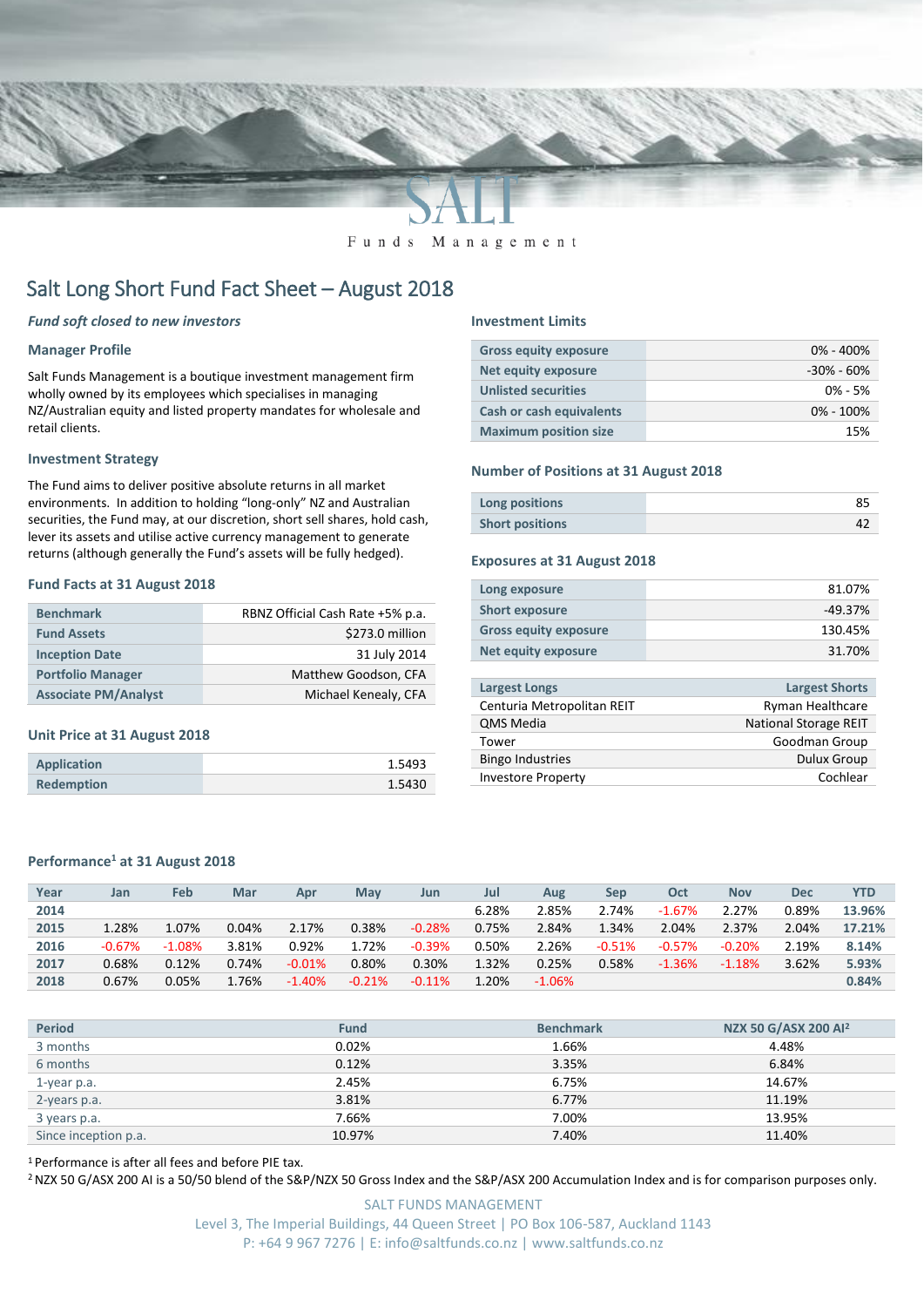Funds Management

# **Country Allocation at 31 August 2018 (Gross Equity Exposure) August 2018 Individual Stock Contribution**



# **Fund Commentary**

The Fund experienced a disappointing August, with a performance of -1.06% after all fees and expenses. This compared to the S&P/NZX 50 Gross Index return of +4.38% and the Australian S&P/ASX 200 Accumulation Index advance of +1.42%.

Since inception on 30 June 2014, the Fund has now returned +54.3% after all fees and expenses. Thirty-five of those fifty months have had positive returns, our volatility remains far below long-only equities and our correlation to quite extraordinary markets remains zero.

August was a remarkable month for Australasian equities. Rather than dying, the great NZ bull market is raging on to ever greater heights. The one year forward PE for NZ rose from 24.7x to a scarcely believable 26.6x (using FNZC numbers) due to a combination of the market advance and slightly weaker earnings forecasts for 2019. Bond yields did fall from 2.76% to 2.54% but this warranted 0.4 PE points of multiple expansion, not 1.9 points. This market has exhausted most adjectives.

Digging into the market surge, the top 10 stocks in NZ rose by 6.8% but the S&P/NZX 50 Gross Index excluding these stocks advanced by a far lesser 1.2%. Our take is that large amounts of offshore money have flooded into ultra-expensive large cap names, while many other names have been left languishing at less absurd valuation levels. Heaven help the large cap glamour companies when something changes and the coterie of momentum and passive investors try to get out of a very small exit door at a time when it is slamming shut. The NZ market can be a lobster-pot but this has been forgotten in the current euphoria. When the day arrives, we will try our very hardest not to cover our shorts too early.

Using a different data series, Forsyth Barr estimates suggest that the median PE is sitting at an unusually wide 5.2 PE points below the average. We have certainly found this in our portfolio, with



many of our reasonably valued longs being moribund, while our nose-bleed expensive shorts moved up into haemorrhage territory.

A fascinating piece by JP Morgan strategists in Australia delved into what drove their market in August. Paraphrasing their work, they describe the Australian market in August as a *"P'E explosion, being all price and no earnings".* Pulling the S&P/ASX 300 apart into five PE quintiles, they showed how the top quintile of most expensive stocks rose by an average 9.6% in August despite its EPS forecast falling by an average -3.9%. This combination drove a PE multiple expansion of a staggering 4.2 points. At the same time, the bottom two PE quintiles (i.e. 40% of cheapest stocks) saw virtually no multiple expansion. Unfortunately, this area tends to be where this Fund invests from the long side.

Even worse, the top 25 stocks had a PE multiple expansion of 9.6 points – we could only gaze on in wonderment as a small number of our shorts had mediocre results and promptly rose to a galaxy far, far away. A classic example was Cochlear, whose moderate result and guidance saw 8% downgrades, yet the share price rose by 6.1%, putting it on a forward PE of 45.9x. It has been fascinating watching some analysts tie themselves in knots trying to keep up with rampant share prices. Price target increases frequently accompanied earnings downgrades in the month, while my favourite is the broker that has a \$8.46 valuation and \$20.83 price target on Wisetech (WTC, +40.1%). What on earth is wrong with having a sell call? Sometimes the market simply makes no sense and that is why we diversify.

Something happened on 14 August. Up to this date, Cochlear was - 5.2% but it then rallied 12.2%; a2 Milk was +3.0% and then rose a further +17.1%; CSL was +2.6% and then rose +13%; Ryman was +4.7% and then rose +10.5%; and Fisher & Paykel Healthcare was flat at 0.0% and then rose +11%. We do not know whether it was short-covering, flows into ultra-aggressive momentum-driven managers or perhaps a combination of the two.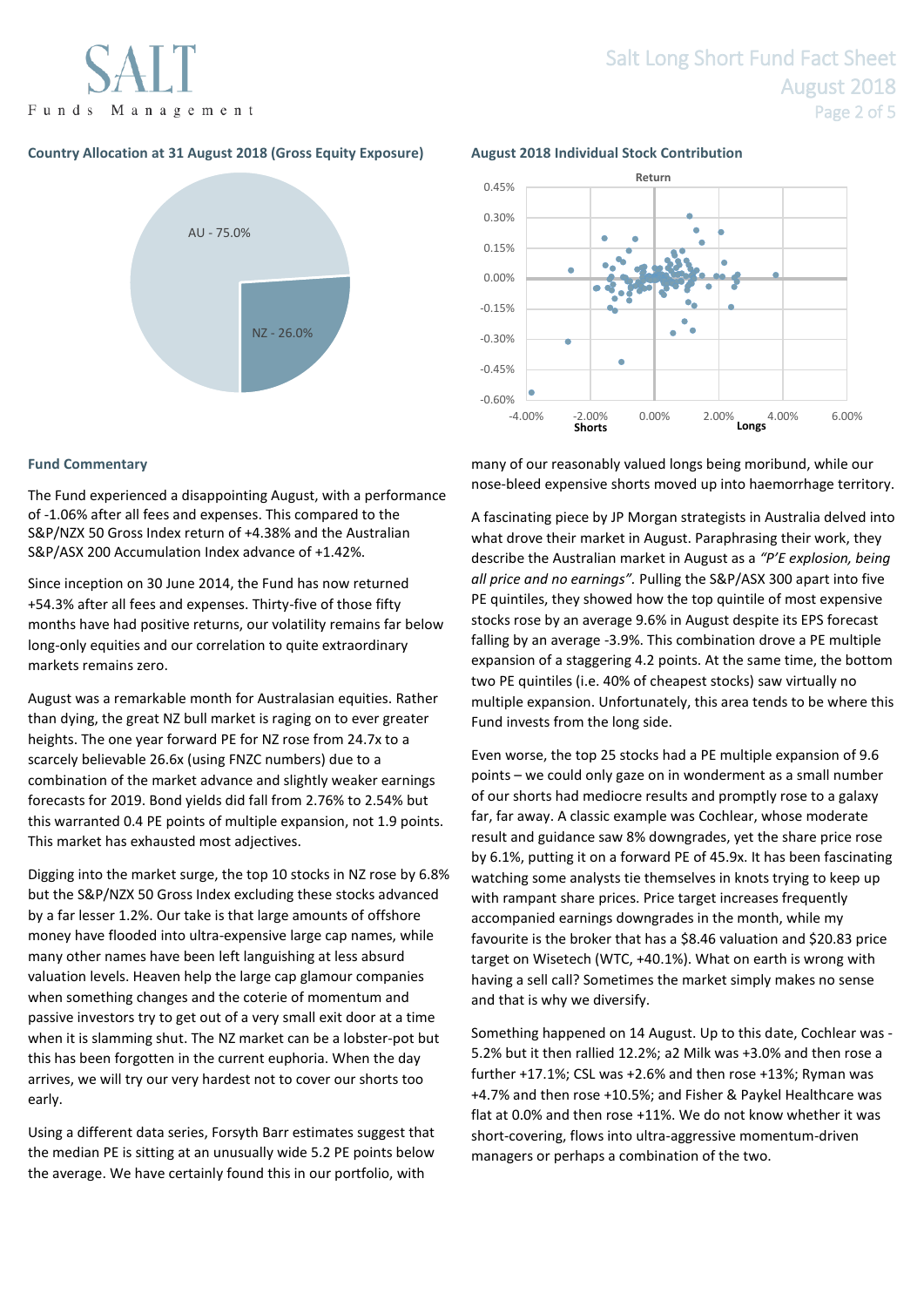

Such periods have happened before in market history with the performance of high multiple stocks in 1999 standing out – then 2000 happened. Before our time in markets, the "Nifty Fifty" period in the US saw a group of large cap stocks trade on PE's of 40-50x plus through the late 1960's and early 1970's – a grinding bear market followed. As Sir John Templeton famously said, "*bull markets are born on pessimism, grown on scepticism, mature on optimism and die on euphoria*." We have euphoria.

Another way to understand August is to look at the MSCI Australia Growth Index which is now up by +27.7% in the last year versus the Value Index at +2.5%. This 25.2% gap was last seen prior to the GFC, following which the gap reverted sharply in the opposite direction. A long-term data series shows that these two polaropposite styles do tend to mean revert in their relative performance and that value actually wins in the long run. Salt is a long way from being a pure value investor and we like an underpriced growth stock at least as much as most people. That said, the Fund is now positioned for mean reversion to occur.

The extremely narrow leadership, the outperformance of growth versus value and the extended valuation multiples are phenomena across most developed markets, although they do seem to be particularly evident in our markets. We did come across some other interesting off-beat measures of just how markets are placed.

The "Buffett Indicator" looks at the ratio of the US Wilshire 5000 Index relative to US GDP. It has just hit a new all-time high of 138%, surpassing the 136.9% reached during the Nasdaq bubble. It hit 105.2% in the 2007 peak and troughed at 56.8% in the post-GFC bust. This tells us that profits and/or the valuation multiple placed on those profits are at an unsustainably high share of GDP.

Research from the Leuthold Group reported on Bloomberg went back to 1952 and looked at circumstances when PE ratios were in their highest quintile, while correlations between stocks were in their lowest quintile. What they found is that subsequent annualised returns were -9.5%, while they were +26.5% when PE's were cheapest and stock correlations highest. Right now, NZ and Australian markets are ultra-expensive and have very narrow leadership, meaning correlations are low.

One of our old favourites, the "Sotheby's sell signal" has again reared its head. The BID.US share price tends to show when money is easy and flooding into high-end art. It peaked in 1999, again in 2007 and looks to have peaked again recently in June 2018.

Commercial property is red-hot and two Australian transactions particularly took our eye. The AFR reported that a small shop leased to a fashion retailer in Brighton, Melbourne sold on a 2% yield. Slightly later in the month, a Singaporean investor bought a D-grade Sydney building on a 3.5% yield for \$61m. This building last sold for \$7m in 1994.

# Salt Long Short Fund Fact Sheet August 2018 Page 3 of 5

Passive investment is culpable to at least some degree in the current boom. According to FC Stone, the average US stock is in 115 indices. Those in more than 200 indices are 2.5x more expensive than those in less than 75 indices – spot the market inefficiency?!

August 29 marked the longest bull market in US history, with there being 3,453 days without a 20% decline on the year.

According to the Bank of International Settlements, US\$ loans rose from \$5.8trn in 1Q2009 to \$11.4trn today. \$3.7trn of this increase went to emerging markets – as the New York Times put it, this went to build shopping malls in Turkey, empty skyscrapers in China and 100-year bonds in Argentina.

The current bull market may seem bullet-proof but a reminder of how quickly things can change in markets comes with the emerging markets meltdown during August. The rising USD has created major problems for those countries with large foreign currency debt and current account deficits. It was only in June 2017 that Argentina was swamped with demand for their US\$2.75bn issue of 100-year US\$ bonds at 7.9%. Fast forward 17 months and the country has only had the one IMF rescue so far this year, short term domestic interest rates have been lifted to 60% and the ARSUSD cross-rate has halved from 5.4 to 2.6 in 2018.

Put all of the above together and we are genuinely concerned about what happens next, but we are also conscious that in running the Fund over the last 12-18 months, we have underestimated the duration and magnitude of the impact of cheap money on NZ/Australia equity markets. We will continue to diversify carefully and we have lifted our net length a little to the low 30% region although this was of little help in August as the cheap stocks that we like were largely moribund.

Looking globally, it is clear that QE is ending and QT is beginning, with the US economy in particular showing numerous signs of over-heating and requiring further rate hikes. NZ and Australia are somewhat different. There is cost-push inflation but little sign that the RBA or RBNZ will hike any time soon, with new leadership in NZ even showing early signs of dovishness. This clearly points to a weaker NZ\$ and A\$ and has been a key theme in our stock positioning – the frustration is that it seems to be that only the ultra-expensive stocks that have benefitted. This will change.

Returning to the performance of the Fund during August, our return of -1.06% after all fees and expenses gave back most of the good work in July. Our "winners to losers" ratio of 53% was a little light but was no disaster. Our longs contributed a disappointing +0.43% in a strong up-month, with a couple of land-mines and a general exposure to moribund low multiple stocks being headwinds. Unsurprisingly, in a month where ultra-high multiple stocks surged, our shorts proved rather painful, detracting -1.43%.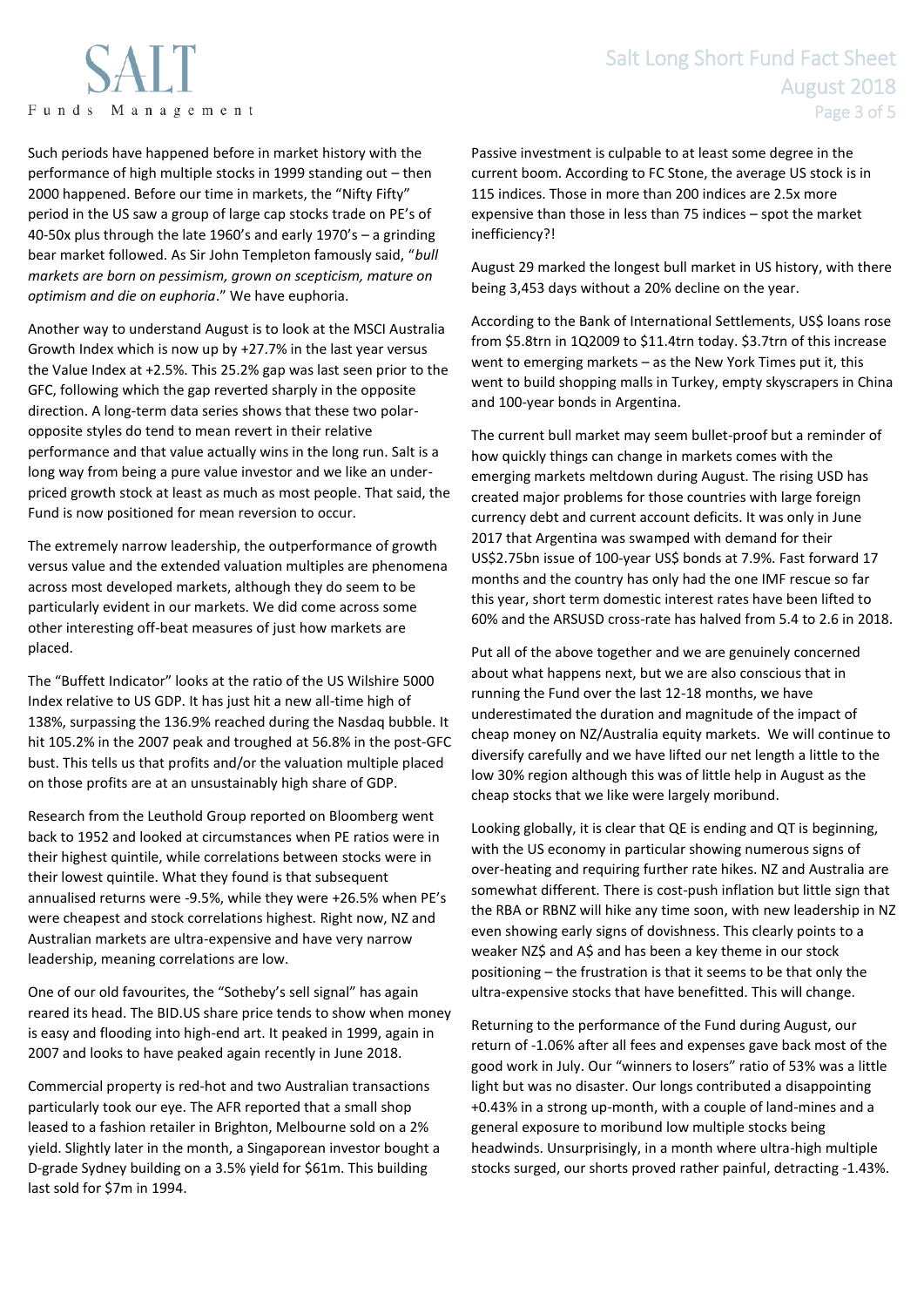

# *Detractors*

The largest headache was a medium-sized long in RCR Tomlinson (RCR, -47.2%). We had purchased RCR on earlier weakness and had been impressed by a strong interim result, a robust outlook across their various contracting segments and several potentially large contract wins as catalysts for share price performance. We particularly liked their exposure to booming infrastructure markets. What we didn't count on was a single major one-off project issue due to unreported difficult ground conditions at one of their solar projects. This necessitated a major dilutive equity raising for RCR to restore their balance sheet. Being naturally suspicious of contracting companies, we had done considerable earlier checking with analysts and the industry, but this did not turn up the scale of the problem that was encountered. It particularly grates to have lost money in an area where we have long been cautious. We had sold a portion of stock prior to the problems coming to light and from here intend to hold the position. RCR now has an acceptable balance sheet and a significant project pipeline which will hopefully now begin to convert. However, it will doubtless take quite some time for market forgiveness.

The second key headwind was our large long-suffering short in Ryman Healthcare (RYM, +15.8%) which caught a powerful bid in line with many other ultra-high multiple stocks. Directors and management sold shares and the actual fundamental news in recent weeks has been poor to mediocre. The NZ housing market (and Auckland in particular) remains in the doldrums, with numerous negative measures yet to hit. Melbourne house prices are outright falling according to Corelogic data and Ryman's AGM in late July talked to cost pressure from nurse wage increases. Competitor results from Summerset and Metlifecare were solid enough but showed signs of inventory levels beginning to build, which dovetails with marketing incentives and promotions being particularly aggressive at present. One player's feedback was that a competitor offered \$20k discounts in return for settlements before balance date. Hmm… Development is booming in the sector and we believe an overbuild will occur in some regions. We covered our small Summerset (SUM, -0.7%) short on weakness and retain a moderate partially offsetting long in Metlifecare (MET, +2.9%).

The third key laggard was our modest short in Wisetech Global (WTC, +40.1%) which staged a remarkable move on what we viewed as a middling result. WTC slightly beat expectations but only did so by capitalising more costs than had been expected. Their guidance was a slight downgrade and was also accompanied by greater cost capitalisation. WTC is on an EV/sales ratio of over 22x, which is the highest globally amongst SaaS companies covered by major brokers. They purchase many small software companies on very low multiples of revenue and EBITDA, and when you strip this acquired revenue out, WTC's organic "growth" is relatively poor. The vertical spike in the stock was unprecedented and actually came after one of the key brokers following it put out a "first impressions" post-result calling it down 5% on the day. One

explanation circling the market was that a hedge fund closure had led to forced covering of the position at any price. A key broker following the name has a DCF of \$8.46 and a price target of \$20.83. This is so February 2000.

# *Contributors*

The strongest positive was our large long in Bingo Industries (BIN, +19.5%) which we supported eagerly in their equity raising to purchase Dial A Dump. The attraction of Bingo is that it is systematically building a fortress-like position in the Sydney waste disposal and recycling market. They now have two landfills in excellent locations that will deliver supernormal returns as the market runs gradually out of space. Added to this, they have a well-placed network of recycling facilities. While it now trades at our in-house DCF valuation, we are conscious that this valuation has seen strong growth over time as management has invested in the business to earn returns well above the cost of capital. A crosscheck of forward PE's shows BIN on 15.1x Jun20 and 12.4x Jun21 forecasts. A final catalyst is that BIN has now reached a size where it will start being added to a plethora of indices, likely starting with the S&P/ASX200, generating a wall of passive buying. BIN has high short interest of almost 9%, which in our view is based on stale stories such as the Queensland waste levy (actually a positive for BIN) and the Tartak family selling down (they aren't).

Our second key tailwind was a blast from the past in the form of a moderate long in Qantm Intellectual Property (QIP, +28.4%). This has been a serial disappointer since listing but benefitted from finally meeting guidance and also from vague takeover talk from the giant in the space, IPH Limited. We have no view on whether that will ultimately come to pass but the attraction of QIP remains a largely capex-free business with exposure to patent filings that have generally grown at slightly above GDP, exposure to a weak A\$ and forward PE multiples of 13x going to 12x. Past disappointments have placed QIP firmly in the dog-box but continued delivery on guidance may see it gradually re-rate irrespective of any M&A activity.

A third notable positive was a repeat from last month in our medium-sized offbeat long in Kina Securities (KSL, +14.3%) which continued to rerate following the sell-down of Maybank's former large holding. KSL is integrated across personal banking, fund management, superannuation and trustee services in PNG. It has extremely strong growth ahead of it as it integrates the purchase of ANZ's consumer bank and the PNG economy slowly financialises. KSL has quite extraordinary metrics including a loans to deposit ratio of 70% and a net interest margin of 8.1%. The risks are everything that come with investing in an emerging market. PNG's economy has been weak in the last several years but with APEC in November and several major LNG developments on the way, the outlook is quite promising. We have taken a little profit but the forward multiples of 7.1x Dec19 PE and 4.4x Dec20 (when ANZ is integrated) remain very attractive.